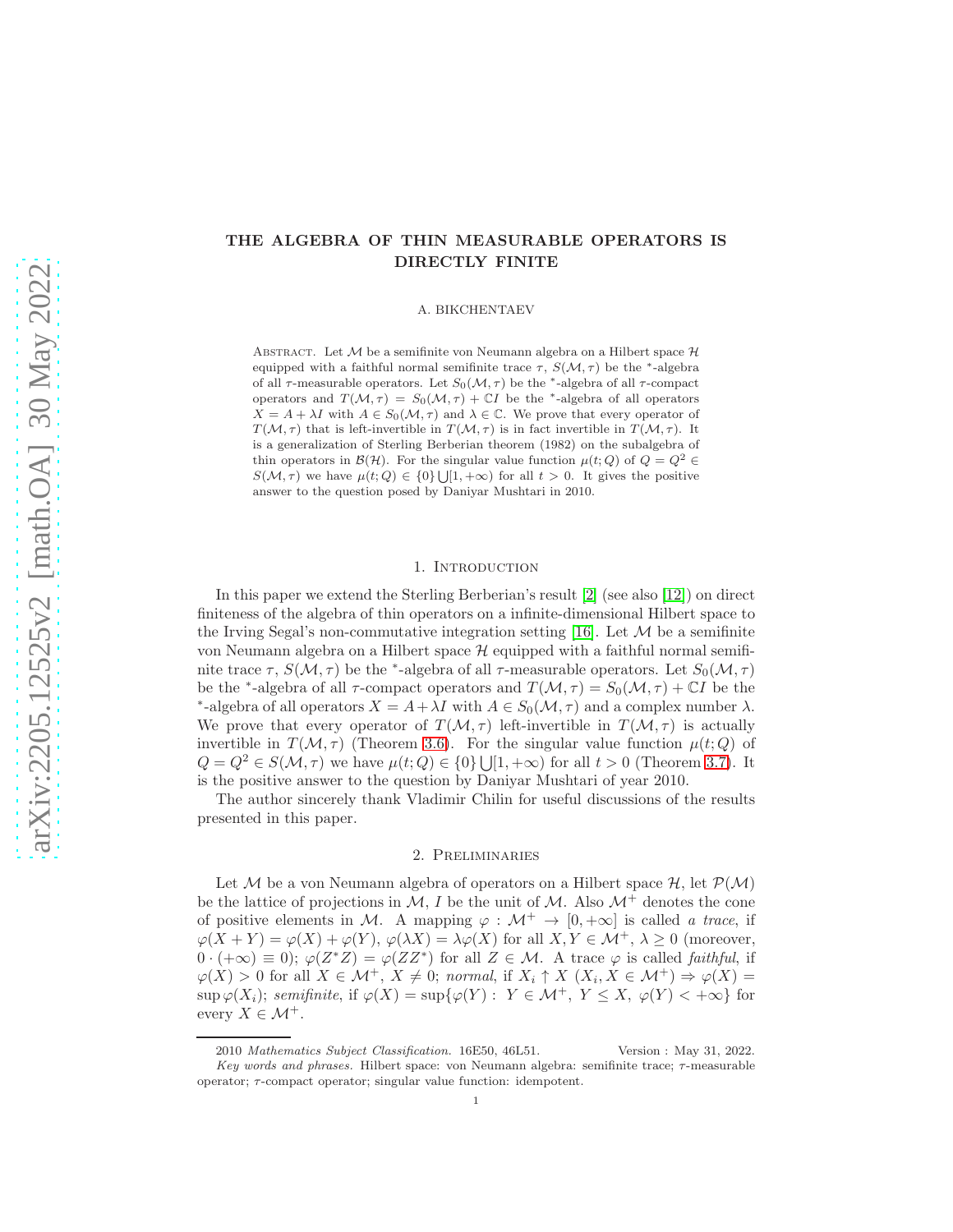#### 2 A. BIKCHENTAEV

An operator on  $H$  (not necessarily bounded or densely defined) is said to be affiliated to the von Neumann algebra  $\mathcal M$  if it commutes with any unitary operator from the commutant  $\mathcal{M}'$  of the algebra  $\mathcal{M}$ . Let  $\tau$  be a faithful normal semifinite trace on M. A closed operator X, affiliated to M and possesing a domain  $\mathfrak{D}(X)$ everywhere dense in H is said to be  $\tau$ -measurable if, for any  $\varepsilon > 0$ , there exists a  $P \in \mathcal{P}(\mathcal{M})$  such that  $P\mathcal{H} \subset \mathfrak{D}(X)$  and  $\tau(I - P) < \varepsilon$ . The set  $S(\mathcal{M}, \tau)$  of all  $\tau$ -measurable operators is a  $*$ -algebra under passage to the adjoint operator, multiplication by a scalar, and operations of strong addition and multiplication resulting from the closure of the ordinary operations [\[16\]](#page-4-2), [\[14\]](#page-4-3). Let  $\mathcal{L}^+$  and  $\mathcal{L}^{\text{h}}$ denote the positive and Hermitian parts of a family  $\mathcal{L} \subset S(\mathcal{M}, \tau)$ , respectively. We denote by  $\leq$  the partial order in  $S(\mathcal{M}, \tau)^{h}$  generated by its proper cone  $S(\mathcal{M}, \tau)^{+}$ . If  $X \in S(\mathcal{M}, \tau)$ , then  $|X| = \sqrt{X^*X} \in S(\mathcal{M}, \tau)^+$ . The generalized singular value function  $\mu(X): t \to \mu(t; X)$  of the operator X is defined by setting

 $\mu(s; X) = \inf \{||XP||: P \in \mathcal{P}(\mathcal{M}) \text{ and } \tau(I - P) \leq s \}.$ 

<span id="page-1-1"></span>**Lemma** 2.1. (see [\[10\]](#page-4-4)) We have  $\mu(s+t;XY) \leq \mu(s;X)\mu(t;Y)$  for all  $X,Y \in$  $S(\mathcal{M}, \tau)$  and  $s, t > 0$ .

The sets  $U(\varepsilon, \delta) = \{X \in S(\mathcal{M}, \tau) : |||XP|| \leq \varepsilon \text{ and } \tau(I - P) \leq \delta \text{ for some } P \in \mathcal{M}(\varepsilon) \}$  $\mathcal{P}(\mathcal{M})$ }, where  $\varepsilon > 0$ ,  $\delta > 0$ , form a base at 0 for a metrizable vector topology  $t_{\tau}$  on  $S(\mathcal{M}, \tau)$ , called the measure topology [\[14\]](#page-4-3). Equipped with this topology,  $S(\mathcal{M}, \tau)$  is a complete metrizable topological <sup>\*</sup>-algebra in which  $\mathcal M$  is dense. We will write  $X_n \stackrel{\tau}{\longrightarrow} X$  if a sequence  $\{X_n\}_{n=1}^{\infty}$  converges to  $X \in S(\mathcal{M}, \tau)$  in the measure topology on  $S(\mathcal{M}, \tau)$ .

The set of  $\tau$ -compact operators  $S_0(\mathcal{M}, \tau) = \{X \in S(\mathcal{M}, \tau) : \lim_{t \to \infty} \mu_t(X) = 0\}$ is an ideal in  $S(\mathcal{M}, \tau)$ . For any closed and densely defined linear operator X:  $\mathfrak{D}(X) \to \mathcal{H}$ , the null projection  $n(X) = n(|X|)$  is the projection onto its kernel  $\text{Ker}(X)$ , the *range projection*  $r(X)$  is the projection onto the closure of its range Ran(X) and the support projection supp(X) of X is defined by supp(X) =  $I-n(X)$ .

The two-sided ideal  $\mathcal{F}(\mathcal{M}, \tau)$  in M consisting of all elements of  $\tau$ -finite range is defined by

$$
\mathcal{F}(\mathcal{M},\tau) = \{ X \in \mathcal{M} : \tau(\mathbf{r}(X)) < \infty \} = \{ X \in \mathcal{M} : \tau(\mathrm{supp}(X)) < \infty \}.
$$

Equivalently,  $\mathcal{F}(\mathcal{M}, \tau) = \{X \in \mathcal{M} : \mu(t; X) = 0 \text{ for some } t > 0\}.$  Clearly,  $S_0(\mathcal{M}, \tau)$ is the closure of  $\mathcal{F}(\mathcal{M}, \tau)$  with respect to the measure topology [\[9\]](#page-4-5).

## 3. The main results

Throughout the sequel, let  $M$  be an arbitrary semifinite von Neumann algebra, with some distinguished faithful normal semifinite trace  $\tau$ .

<span id="page-1-0"></span>**Lemma** 3.1. We have  $|X| \in T(\mathcal{M}, \tau)$  for every  $X \in T(\mathcal{M}, \tau)$ .

*Proof.* The ideal  $\mathcal{F}(\mathcal{M}, \tau)$  is a  $C^*$ -subalgebra in  $\mathcal{M}$ . Hence  $F(\mathcal{M}, \tau) = \mathcal{F}(\mathcal{M}, \tau) +$ CI is a unital C<sup>\*</sup>-subalgebra in M and if  $X \in F(\mathcal{M}, \tau)$ , then  $|X| \in F(\mathcal{M}, \tau)$ . Assume that  $X \in T(\mathcal{M}, \tau)$ , i.e.,  $X = A + \lambda I$  with  $A \in S_0(\mathcal{M}, \tau)$  and  $\lambda \in \mathbb{C}$ . Since  $\mathcal{F}(\mathcal{M}, \tau)$  is  $t_{\tau}$ -dense in  $S_0(\mathcal{M}, \tau)$ , there exists a sequence  $\{A_n\}_{n=1}^{\infty} \subset \mathcal{F}(\mathcal{M}, \tau)$  such that  $A_n \longrightarrow A$  as  $n \to \infty$ . Then the sequence  $X_n = A_n + \lambda I$ ,  $n \in \mathbb{N}$ , lies in  $F(\mathcal{M}, \tau)$  and  $t_{\tau}$ -converges to the operator X as  $n \to \infty$ . According to the results given above,  $|X_n| = B_n + |\lambda| I$  with some  $B_n \in F(\mathcal{M}, \tau)^h$ ,  $n \in \mathbb{N}$ . Since  $X_n \xrightarrow{\tau} X$ as  $n \to \infty$ , we have  $X_n^* \xrightarrow{\tau} X^*$  as  $n \to \infty$  by  $t_\tau$ -continuity of the involution in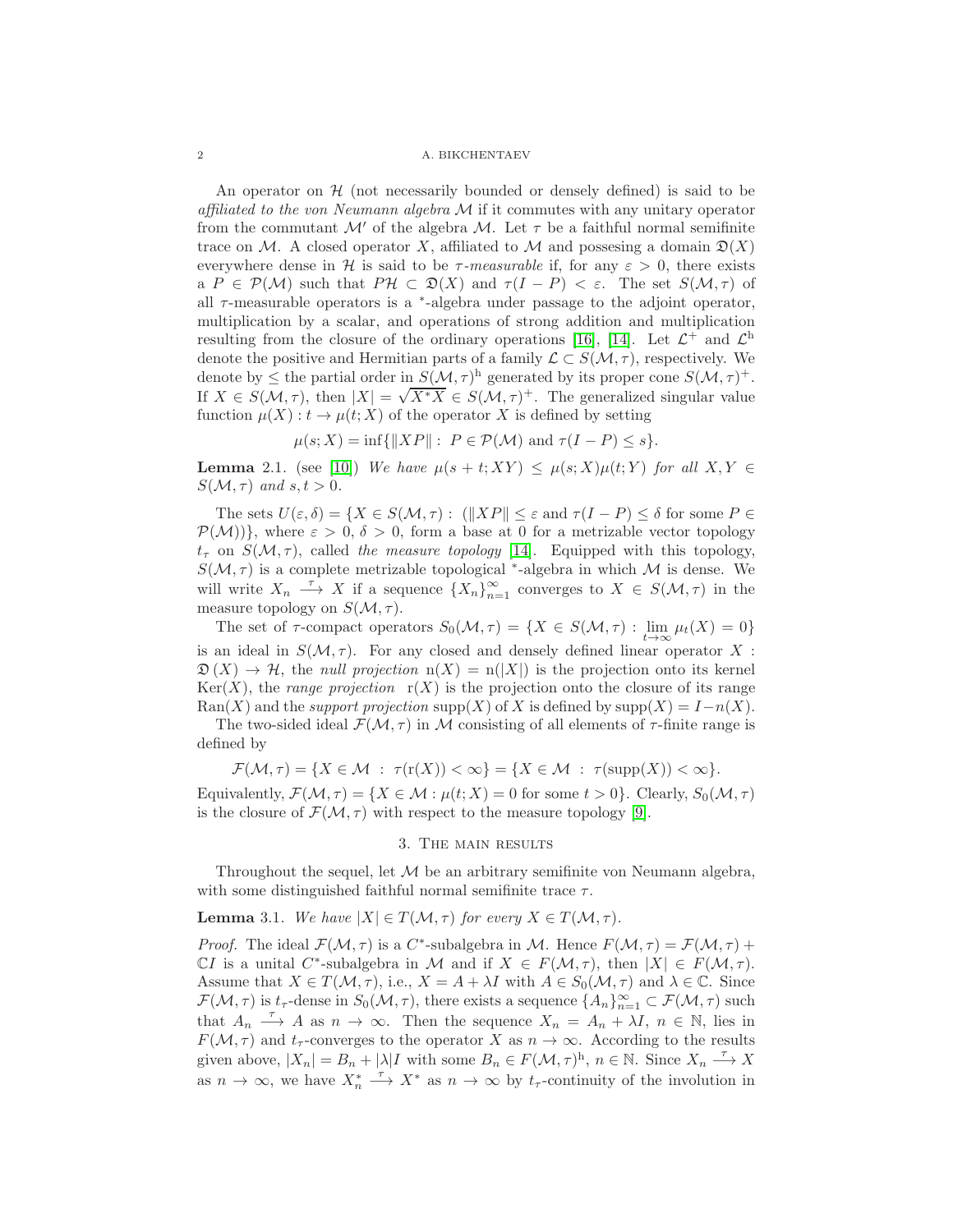$S(\mathcal{M}, \tau)$ . Then via joint t<sub>r</sub>-continuity of the multiplication in  $S(\mathcal{M}, \tau)$  we have  $X_n^* X_n \longrightarrow X^* X$  as  $n \to \infty$ . Therefore we obtain  $|X_n| \longrightarrow |X|$  as  $n \to \infty$  by  $t_\tau$ continuity of the real function  $f(t) = \sqrt{t}$ ,  $t \ge 0$  [\[18\]](#page-4-6). Thus the sequence  ${B_n}_{n=1}^{\infty}$  $t_{\tau}$ -converges to a some operator  $B \in S_0(\mathcal{M}, \tau)^{\text{h}}$  and  $|X| = B + |\lambda|I$ .

<span id="page-2-4"></span>**Lemma** 3.2. (see [\[4,](#page-4-7) Corollary 2.4]) If  $X \in T(M, \tau)$  and  $XX^* \leq X^*X$ , then  $XX^* = X^*X$ .

<span id="page-2-1"></span>**Lemma** 3.3. The idempotents of  $T(M, \tau)$  are the operators P, I – P, where P runs over the idempotent operators of  $S_0(\mathcal{M}, \tau)$ .

*Proof.* Assume that  $X = A + \lambda I \in T(\mathcal{M}, \tau)$  and  $X^2 = X$ . Then  $A^2 + 2\lambda A +$  $\lambda^2 I = A + \lambda I$ , i.e.,  $\lambda \in \{0, 1\}$ . If  $\lambda = 0$ , then  $A^2 = A$  and  $A \in S_0(\mathcal{M}, \tau)$  is an idempotent operator. Then  $I - A \in T(M, \tau)$  and is also an idempotent. If  $\lambda = 1$ , then  $A^2 = -A = (-A)^2$  and  $-A \in S_0(\mathcal{M}, \tau)$  is an idempotent operator. Then  $I - (-A) \in T(\mathcal{M}, \tau)$  and is also an idempotent.

Consider  $F_0(\mathcal{M}, \tau) = \{A \in S_0(\mathcal{M}, \tau) : \tau(\text{r}(A)) < +\infty\}$  and  $\mathcal{A}(\mathcal{M}, \tau) =$  $F_0(\mathcal{M}, \tau) + \mathbb{C}I$ . Then  $\mathcal{A}(\mathcal{M}, \tau)$  is a <sup>\*</sup>-subalgebra of  $T(\mathcal{M}, \tau)$ .

<span id="page-2-3"></span>**Lemma** 3.4.  $\mathcal{A}(\mathcal{M}, \tau)$  contains every idempotent of  $T(\mathcal{M}, \tau)$ .

*Proof.* Let Q be an idempotent operator of  $S(\mathcal{M}, \tau)$ . Then

$$
(Q + Q^* - I)^2 = I + (Q - Q^*)(Q - Q^*)^*
$$

and by [\[6,](#page-4-8) Theorem 2.21] there exists a unique "range" projection  $Q^{\sharp} \in \mathcal{P}(\mathcal{M})$ , defined by the formula  $Q^{\sharp} = Q(Q + Q^* - I)^{-1}$  with  $(Q + Q^* - I)^{-1} \in \mathcal{M}$  and subject to the condition  $Q^{\sharp} \cdot S(\mathcal{M}, \tau) = Q \cdot S(\mathcal{M}, \tau)$ . By [\[6,](#page-4-8) Theorem 2.23] there exists a unique decomposition  $Q = P + Z$ , where  $P = Q^{\sharp} \in \mathcal{P}(\mathcal{M})$  and  $Z \in S(\mathcal{M}, \tau)$ is a nilpotent so that  $Z^2 = 0$  and  $ZP = 0$ ,  $PZ = Z$ . Thus  $QP = P$  and  $PQ = Q$ . Assume that  $Q \in S_0(\mathcal{M}, \tau)$ . Since  $QP = P$ , we have  $P \in S_0(\mathcal{M}, \tau)$ . Since the singular function  $\mu(t; P) = \chi_{(0, \tau(P)]}(t)$  for all  $t > 0$ , we conclude that  $P \in \mathcal{F}(\mathcal{M}, \tau)$ .<br>Then by equality  $PQ = Q$ , we have  $Q \in F_0(\mathcal{M}, \tau)$  and apply Lemma 3.3. Then by equality  $PQ = Q$ , we have  $Q \in F_0(\mathcal{M}, \tau)$  and apply Lemma [3.3.](#page-2-1)

## <span id="page-2-2"></span>**Lemma** 3.5.  $F_0(\mathcal{M}, \tau)$  is a regular ring.

*Proof.* We show that for every operator  $A \in F_0(\mathcal{M}, \tau)$  the equation  $AXA = A$ possesses a solution in  $F_0(\mathcal{M}, \tau)$ . For  $A \in F_0(\mathcal{M}, \tau)$  the range projection  $r(A)$ and the support projection  $\text{supp}(A)$  lie in  $\mathcal{F}(\mathcal{M}, \tau)$ . Consider the projection  $P =$  $r(A) \bigvee \text{supp}(A)$  in  $\mathcal{F}(\mathcal{M}, \tau)$  and the reduced von Neumann algebra  $\mathcal{M}_P = P\mathcal{M}P$ , the reduced faithful normal finite trace  $\tau_P$  with  $\tau_P(X) = \tau(PXP)$ ,  $X \in \mathcal{M}_P^+$ . The algebra  $\mathcal{M}_P$  is finite, therefore  $S(\mathcal{M}_P, \tau_P)$  is a regular ring by [\[15,](#page-4-9) Theorem 4.3]. Since  $A \in S(\mathcal{M}_P, \tau_P)$ , the equation  $AXA = A$  admits a solution in  $S(\mathcal{M}_P, \tau_P) \subset F_0(\mathcal{M}, \tau)$ .  $F_0(\mathcal{M}, \tau).$ 

Idempotents P, Q of a ring R are said to be *equivalent* (in R), written  $P \sim Q$ , if there exist elements  $X, Y \in \mathcal{R}$  such that  $XY = P$  and  $YX = Q$  (replacing  $X, Y$  by PXQ, QYP, one can suppose that  $X \in PRQ$ ,  $Y \in QRP$  [\[13,](#page-4-10) p. 22]. Projections (=self-adjoint idempotents)  $P, Q$  of a ring with involutions are said to be <sup>\*</sup>-equivalent if there exists an element X such that  $XX^* = P$  and  $X^*X = Q$ .

<span id="page-2-0"></span>**Theorem** 3.6. If  $X, Y \in T(M, \tau)$  such that  $XY = I$ , then  $YX = I$ .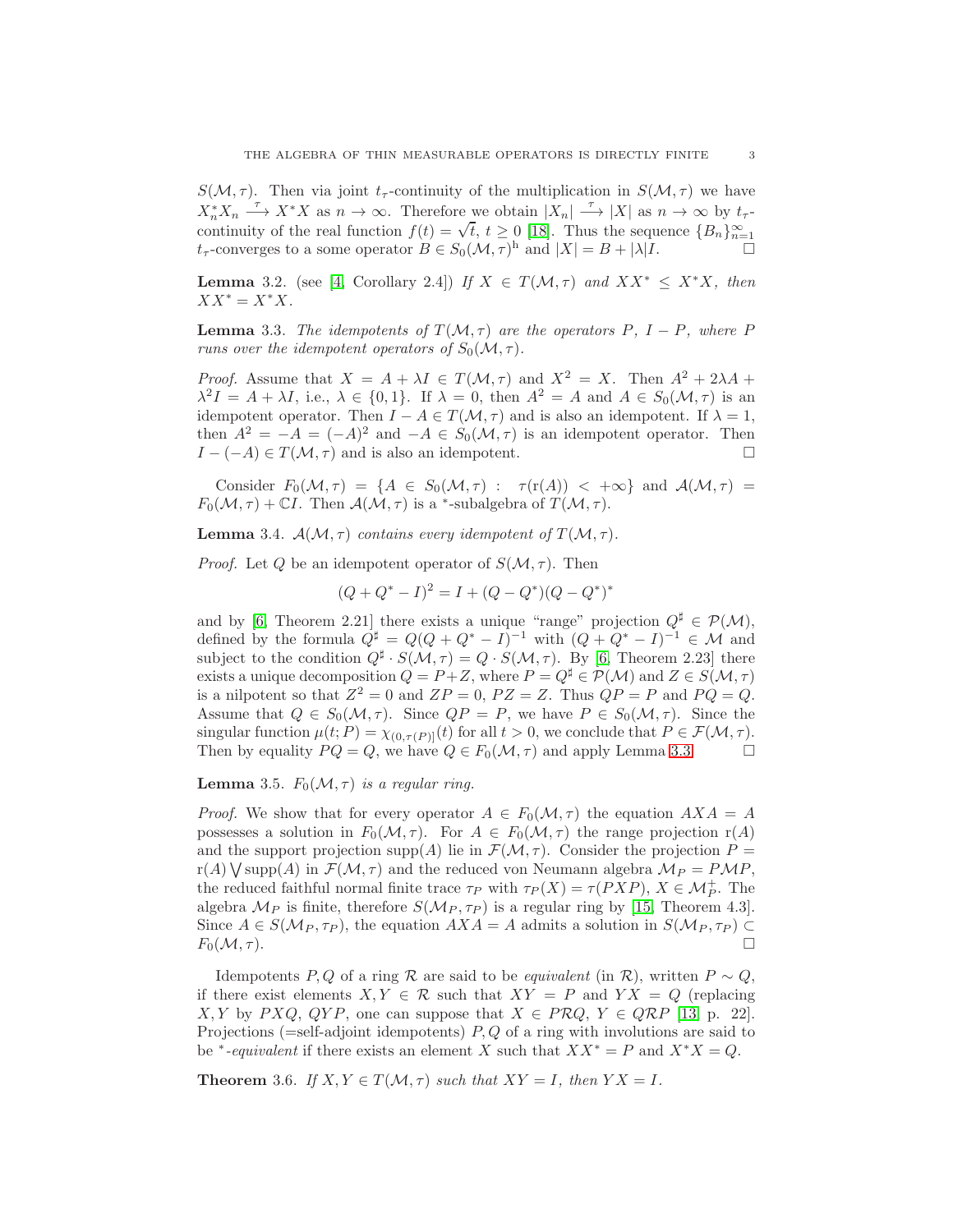*Proof.* In the terms of ring theory, we assert that the ring  $T(M, \tau)$  is "directly finite" [\[11,](#page-4-11) p. 49]. Since  $F_0(\mathcal{M}, \tau)$  (by Lemma [3.5\)](#page-2-2) and  $\mathcal{A}(\mathcal{M}, \tau)/F_0(\mathcal{M}, \tau) \cong \mathbb{C}$ are both regular rings,  $\mathcal{A}(\mathcal{M}, \tau)$  is a regular ring [\[11,](#page-4-11) p. 2, Lemma 1.3]; since, moreover, the involution of  $\mathcal{A}(\mathcal{M}, \tau)$  is proper  $(AA^* = 0$  implies  $A = 0$ , the algebra  $\mathcal{A}(\mathcal{M}, \tau)$  is \*-regular in the sense of von Neumann [\[1,](#page-3-1) p. 229].

If X, Y are elements of  $T(M, \tau)$  such that  $XY = I$ , then  $P = YX$  is an idempotent of  $T(M, \tau)$  such that  $P \sim I$  in  $T(M, \tau)$ . By Lemma [3.4](#page-2-3) we have  $P \in \mathcal{A}(\mathcal{M}, \tau)$ ; since  $\mathcal{A}(\mathcal{M}, \tau)$  is <sup>\*</sup>-regular, there exists a projection  $Q \in \mathcal{A}(\mathcal{M}, \tau)$ such that  $Q \cdot A(\mathcal{M}, \tau) = P \cdot A(\mathcal{M}, \tau)$  [\[1,](#page-3-1) p. 229, Proposition 3]. Then  $P \sim Q$  in  $\mathcal{A}(\mathcal{M}, \tau)$  [\[13,](#page-4-10) p. 21, Theorem 14], a fortiori  $P \sim Q$  in  $T(\mathcal{M}, \tau)$ ; already  $P \sim I$ in  $T(M, \tau)$ , so  $Q \sim I$  in  $T(M, \tau)$  by transitivity. Since  $T(M, \tau)$  satisfies the "square root" axiom (SR) and contains square roots of its positive elements (see Lemma [3.1](#page-1-0) and [\[13,](#page-4-10) p. 90]), it follows that the projections  $P, I$  are  $*$ -equivalent in  $T(\mathcal{M}, \tau)$  [\[13,](#page-4-10) p. 35, Theorem 27], say  $X \in T(\mathcal{M}, \tau)$  with  $XX^* = P$ ,  $X^*X = I$ . By Lemma [3.2,](#page-2-4)  $P = I$ ; then  $Q \cdot A(\mathcal{M}, \tau) = P \cdot A(\mathcal{M}, \tau) = A(\mathcal{M}, \tau)$  shows that  $P = I$ , that is,  $YX = I$ . that is,  $Y X = I$ .

Theorem [3.6](#page-2-0) can obviously be reformulated as follows: if  $A, B \in S_0(\mathcal{M}, \tau)$  and  $A + B + AB = 0$ , then  $AB = BA$ . On invertibility in  $S(\mathcal{M}, \tau)$  see [\[17\]](#page-4-12), [\[7\]](#page-4-13) and [\[8\]](#page-4-14).

<span id="page-3-0"></span>**Theorem** 3.7. If  $Q \in S(\mathcal{M}, \tau)$  is such that  $Q^2 = Q$ , then  $\mu(t; Q) \in \{0\} \cup [1, +\infty)$ for all  $t > 0$ . For the symmetry  $U = 2Q - I$  we have  $\mu(t; U) > 1$  for all  $t > 0$ .

*Proof.* For  $Q = Q^2 \notin S_0(\mathcal{M}, \tau)$  we have  $\mu(t; Q) \geq 1$  for all  $t > 0$ , see [\[5,](#page-4-15) Lemma 3.8]. Let  $Q = Q^2 \in S_0(\mathcal{M}, \tau)$  and P be "the range" projection of the idempotent Q, see the proof of Lemma [3.4.](#page-2-3) Since  $QP = P$  and  $P \in \mathcal{P}(\mathcal{M}) \cap \mathcal{F}(\mathcal{M}, \tau)$ , by Lemma [2.1](#page-1-1) we have

$$
1 = \mu(s+t; P) = \chi_{(0, \tau(P))}(s+t) = \mu(s+t; QP) \leq \mu(s; P)\mu(t; Q) = \mu(t; Q)
$$

for all  $s, t > 0$  with  $s + t \leq \tau(P)$ . By tending s to 0+, we obtain  $\mu(t; Q) > 1$  for all  $0 < t < \tau(P)$ . By the right continuity of the function  $\mu(t; \cdot)$  we have  $\mu(\tau(P); Q) \geq 1$ . If  $t > \tau(P)$  then  $\mu(t; P) = 0$ ; by the equality  $PQ = Q$  and by Lemma [2.1](#page-1-1) we obtain

$$
0 \le \mu(t; Q) = \mu(t; PQ) \le \mu(t - \varepsilon; P)\mu(\varepsilon; Q) = 0
$$

for all  $\varepsilon > 0$  with  $t - \varepsilon > \tau(P)$ .

Let  $Q \in S(\mathcal{M}, \tau)$  be such that  $Q^2 = Q$ . For the symmetry  $U = 2Q - I$  we have  $U^2 = I$  and by Lemma [2.1](#page-1-1) obtain

$$
1 = \mu(2t; I) = \mu(2t; U^2) \le \mu(t; U)\mu(t; U) = \mu(t; U)^2
$$
  
for all  $t > 0$ .

Note that for  $Q \in \mathcal{M}$  such that  $Q^2 = Q$  the relation  $\mu(t; Q) \in \{0\} \cup [1, ||Q||]$  for all  $t > 0$  was obtained by another way in [\[3,](#page-4-16) item 1] of Lemma 3.8]. Theorem [3.7](#page-3-0) gives the positive answer to the question by Daniyar Mushtari of year 2010.

Acknowledgements. The work performed under the development program of Volga Region Mathematical Center (agreement no. 075-02-2022-882).

#### **REFERENCES**

<span id="page-3-1"></span>[1] S.K. Berberian, Baer <sup>∗</sup> -rings. Die Grundlehren der mathematischen Wissenschaften, Band 195. Springer-Verlag, New York-Berlin, 1972.

$$
\mathbf{r}^{\prime}
$$